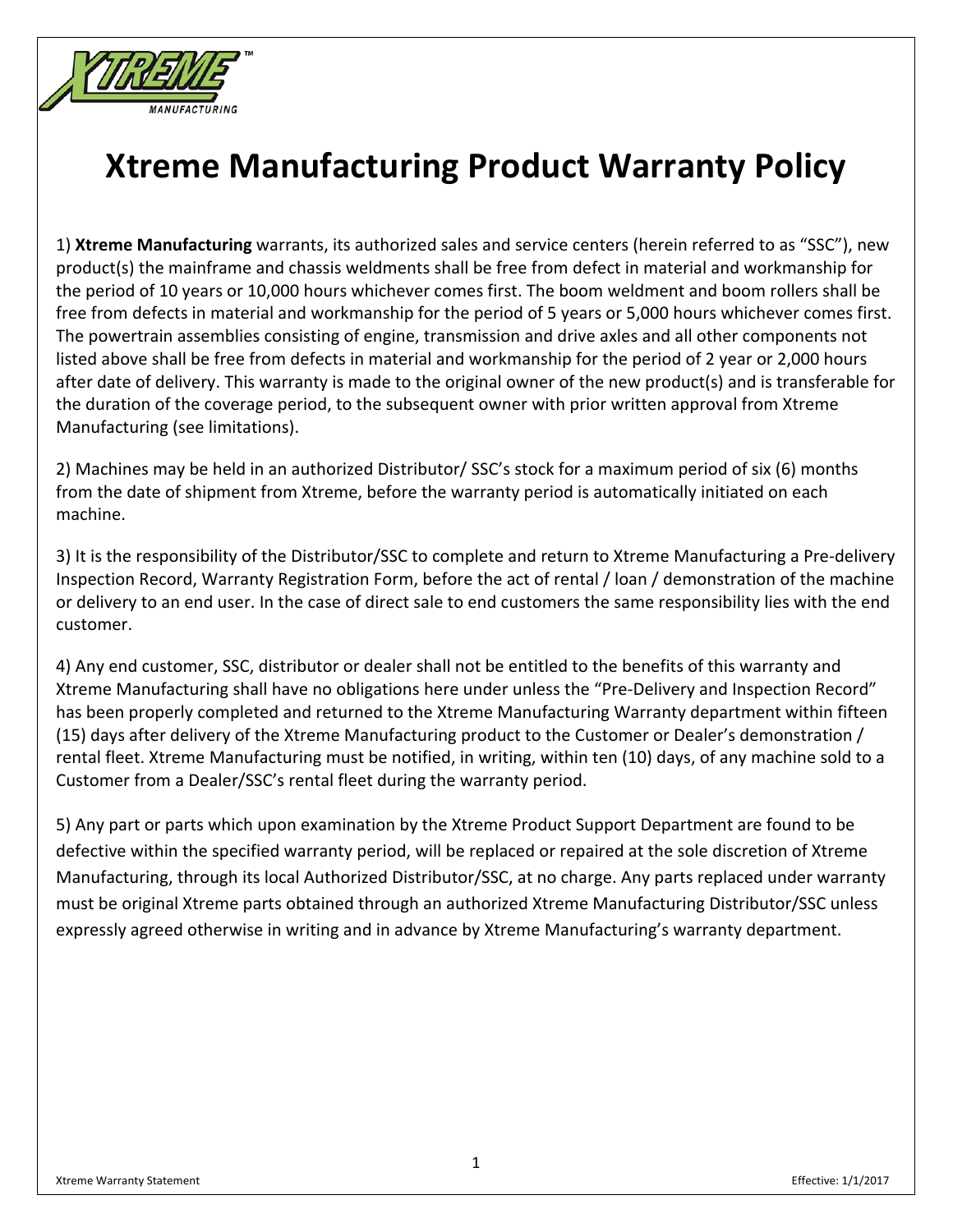

6**)** All parts claimed under warranty must be held available for return and inspection upon request for a period of 90 days from date of claim submission, it is necessary that all parts are individually tagged or marked with their part number and the warranty claim number. All parts returning should be still in a factory state, free of any alteration to the original design. If the parts are subject to repair it will need to be pre authorized by the Xtreme Product Support Group and or Warranty Department prior to the repair being completed. After 90 days all parts replaced under warranty which have not been returned, to Xtreme Manufacturing should be destroyed. Failure to produce parts requested by the Warranty Administrator for inspection within a period of 14 days will result in the claim being automatically rejected in full. Materials returned for warranty inspection must have the following procedure:

- Carefully packaged to prevent additional damage during shipping
- Drained of all contents and all open ports capped or plugged
- Shipped in a container tagged or marked with the RMA number
- Shipped PREPAID (ground service only). Any item(s) returned for warranty by any other means may be refused and returned, unless prior approval is agreed with Xtreme.

7) At the direction of the Xtreme Manufacturing Warranty department, any component part(s) of Xtreme Manufacturing products to be replaced or repaired under this warranty program must be returned freight prepaid for inspection. An RMA (Returns material authorization) must be requested from Xtreme Manufacturing Warranty department, a copy to be placed with the returning component part(s).

8) All warranty replacement parts will be shipped freight prepaid (standard charges, ground shipping only) from the Xtreme Manufacturing Parts department, Service Department or from the Vendor to Dealer/SSC or Customer. Any other shipping method is the customer responsibility.

9) All warranty claims are subject to approval by Xtreme Manufacturing Service department. Xtreme Manufacturing reserves the right to limit or adjust claims with regard to defective parts, labor or travel time based on usual and customary guidelines.

10) Reimbursement policy, labor will be paid at 75% of posted hourly shop rate. Travel time will be paid at \$50 per hour up to a maximum of 3 hours. Xtreme Manufacturing will pay 1 hour of troubleshooting time per warranty claim, unless expressly agreed otherwise in writing and in advance by Xtreme's Warranty Department. An annual rate declaration must to be supplied to the Xtreme Warranty administrator by January  $31<sup>st</sup>$  and will be used as the reimbursable rate for that calendar year.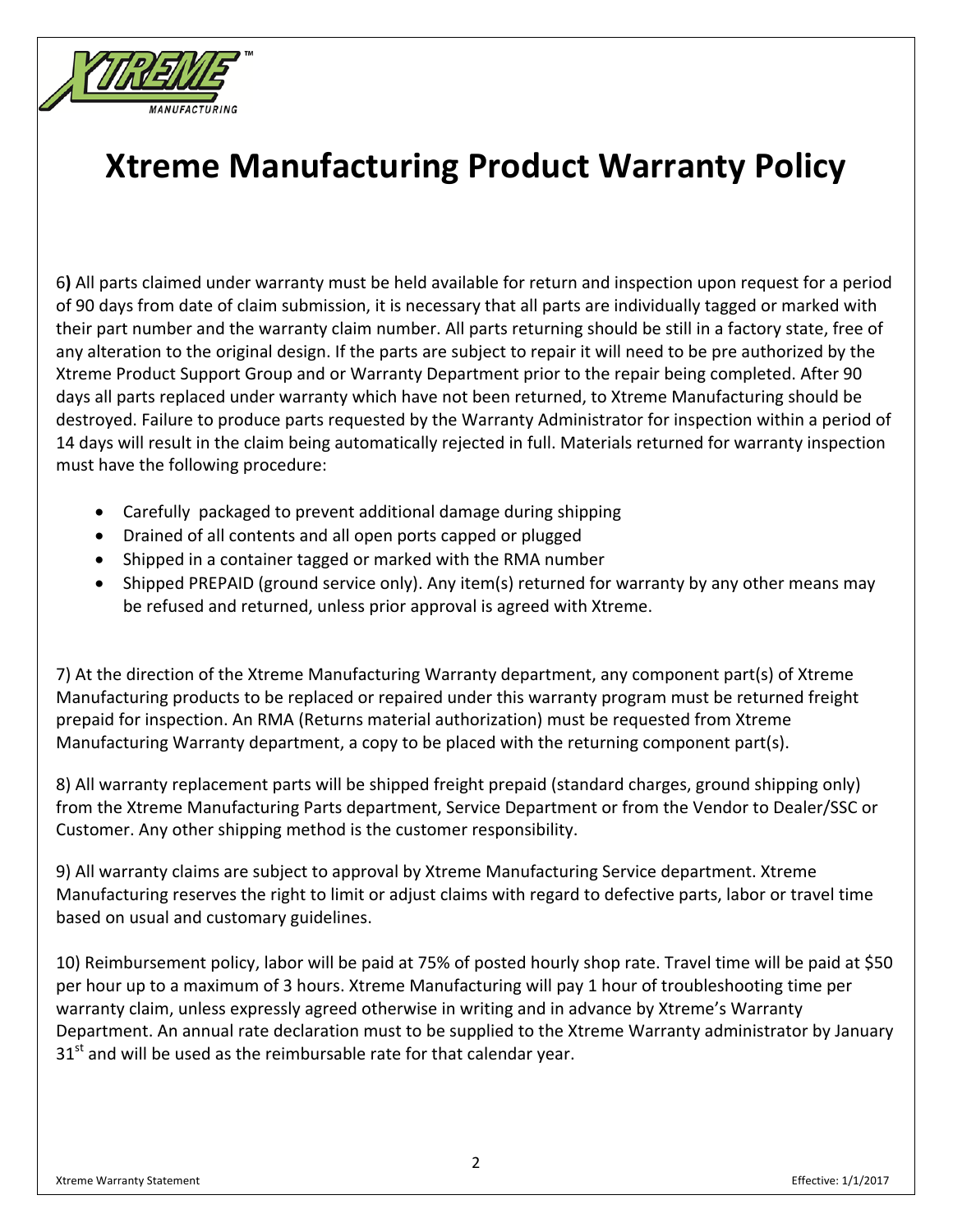

### **REPLACEMENT PARTS WARRANTY**

- 1. Any part replaced under this limited warranty is not subject to further warranty cover beyond the normal warranty period of the machine upon which the part was installed.
- 2. Any replacement parts sold (not delivered under a warranty claim) will be subject to a warranty period of (6) six months from the date of invoice.
- 3. Parts held by an authorized Distributor/SSC are covered under warranty for a period of (12) twelve months from the date of invoice, provided that those parts have been subject to appropriate storage to prevent damage and deterioration (conditional on Xtreme Manufacturing review).

### **CLAIM PROCEDURE**

The Xtreme Manufacturing Warranty department must be notified within forty‐eight hours (48) of any possible warranty situation during the applicable warranty period. Personnel performing major warranty repair or parts replacement must obtain specific approval by the Xtreme Manufacturing Warranty department prior to performing the warranty repair or replacement.

When a Distributor/SSC / Customer perceive a warranty issue to exist the following steps must be adhered to:

- Customer/SSC / Distributor to place a purchase order for genuine Xtreme Manufacturing replacement parts.
- Xtreme Manufacturing to dispatch parts via the requested method (in line with the required response time).
- Confirmation that a qualified technician is available to replace the part and that this person has been accepted by Xtreme Manufacturing to carry out such work under the warranty of the machine. Failure to do this may nullify the warranty.
- Customer /SSC / Distributor to allocate a warranty claim number to the repair.
- All correspondence in respect of the claim to be on an official Xtreme Manufacturing warranty claim form as supplied by Xtreme Manufacturing's warranty department.
- All warranty claims must be submitted within 30 days of the date of the machine repair.

### **FREIGHT DAMAGE**

- If a machine is received in a damaged condition, then the damage must be noted on the bill of lading and /or delivery documents and photographs must be taken at the point of delivery, prior to signing acceptance of the consignment.
- The freight company and Xtreme Manufacturing must be contacted by the Distributor and a damage claim registered by either party immediately.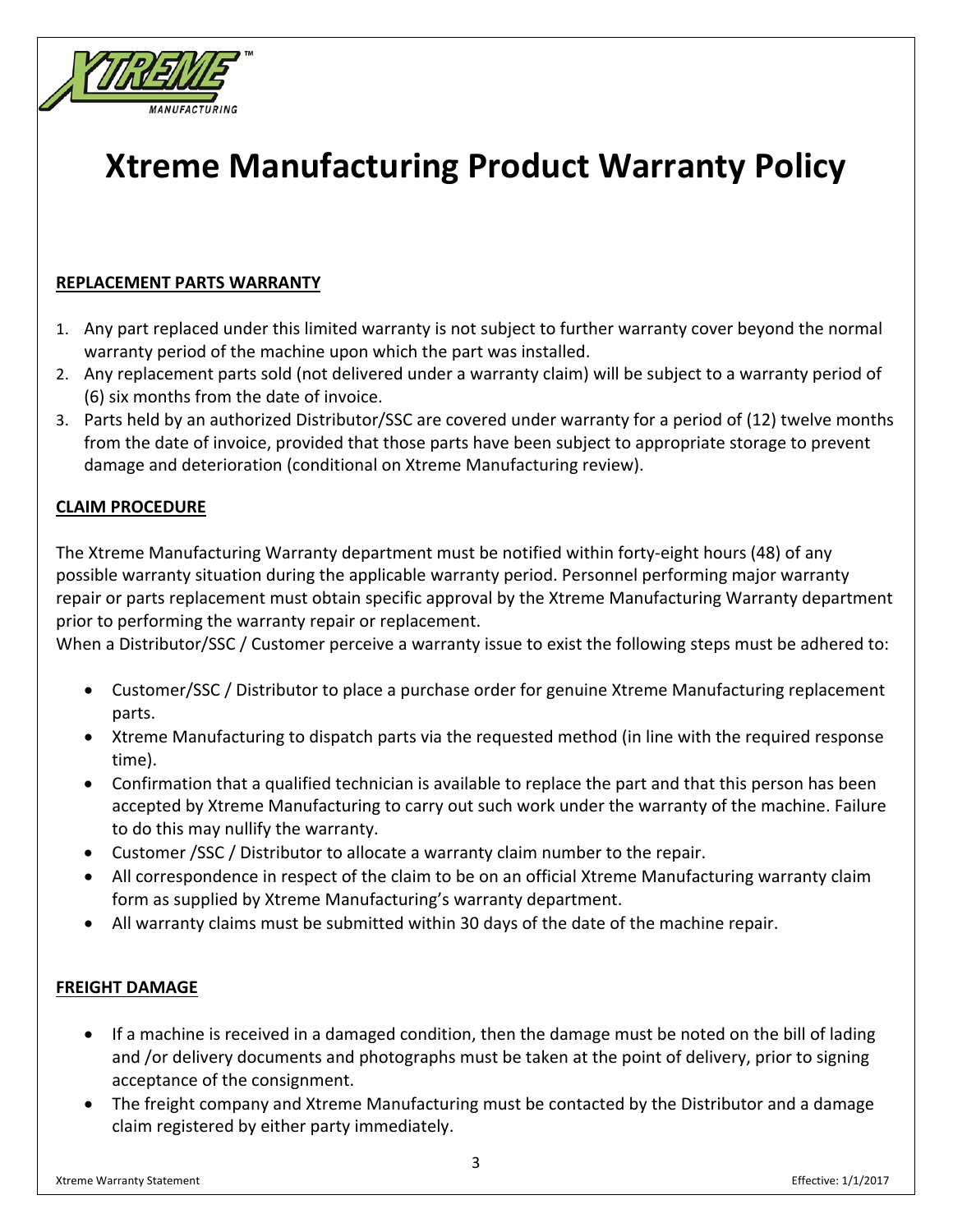

 The above requirements apply only to freight damage associated with equipment supplied by Xtreme Manufacturing transport. Customer freight issues are excluded from this warranty policy. **THIS PRODUCT WARRANTY POLICY SPECIFICALLY EXCLUDES:**

**1.** Engines, motors, tires and batteries are manufactured by specialist suppliers to Xtreme Manufacturing, who furnish their own warranty policies. Xtreme Manufacturing will, however, to the extent permitted pass through any such warranty protection to the Distributor/SSC / Customer.

**2.** Xtreme Manufacturing products which has been modified or altered outside Xtreme Manufacturing factories without written approval, if such modification or alteration, in the sole judgment of Xtreme Manufacturing Engineering and/or Service Departments, adversely affects the stability, reliability or service life of the Xtreme Manufacturing product or any component thereof.

**3**. Any Xtreme Manufacturing product which has been subject to misuse and abuse, improper maintenance or accident. "Misuse" includes but is not limited to operation beyond the factory‐rated load capacity and speeds. "Improper maintenance" includes but is not limited to failure to follow the recommendations contained in the Xtreme Manufacturing Operation, Maintenance, and repair Parts Manuals.

**4**. Normal wear of any Xtreme Manufacturing component part(s). Normal wear of component parts may vary with the type, application or type of environment in which the machine may be used; such as, but not limited to sandblasting applications.

**5.** Routine maintenance, routine maintenance items and minor adjustments are not covered by this warranty, including but not limited to hydraulic fluid, filters and lubrication, paint and decals engine tune‐up, brake adjustments etc. Xtreme Manufacturing will not cover leaks from fittings, hoses and any other connection points after the unit has been in service for 90 days or 150 hours of operation which ever comes first.

**6**. Any Xtreme Manufacturing product that has come into direct contact with any chemical or abrasive material.

**7**. Incidental or consequential expenses, losses, or damages related to any part or equipment failure, including but not limited to freight cost to transport the machine to a repair facility, downtime of the machine, lost time for workers, lost orders, lost rental revenue, lost profits, expenses or increased cost. This warranty is expressly in lieu of all other warranties, representations or liabilities of Xtreme Manufacturing, either expressed or implied, unless otherwise amended in writing by Xtreme Manufacturing.

**8.** Xtreme Manufacturing warranty policy does not cover any duties, taxes, environmental fees including without limitation, disposal or handling of tires, batteries and petrochemical items.

**9.** Items specifically excluded are: fuel injectors, motor brushes, glow plugs, contactor tips and springs, filters, lamp bulbs, lamp lenses, coolants, lubricants, brake pads and cleaning materials.

**10.** Failure of replacement parts due to fault misdiagnosis or incorrect fitting by the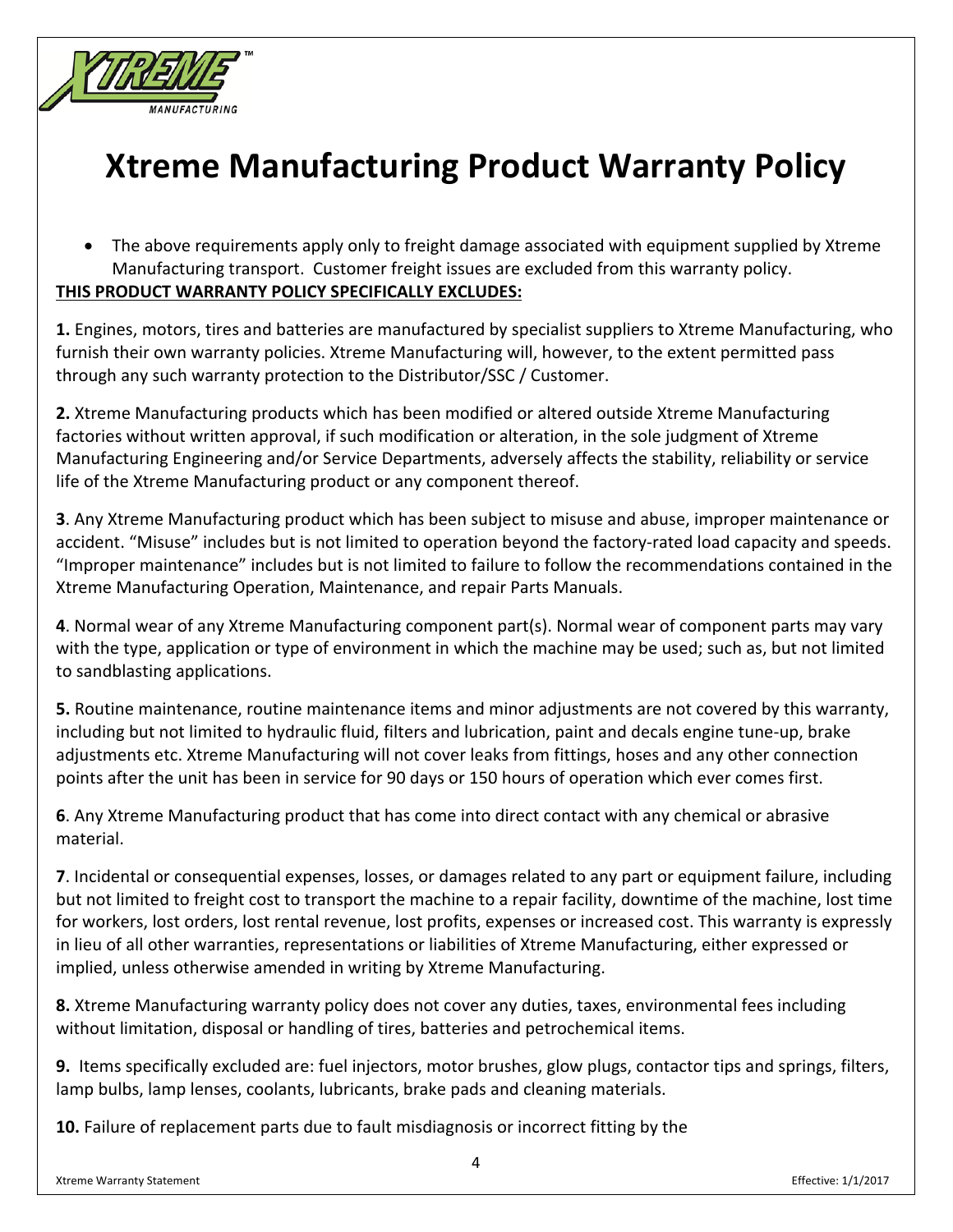

Distributor/SSC / Customer.

**XTREME MANUFACTURING MAKES NO WARRANTIES WHICH EXTEND BEYOND THE DESCRIPTION OF THIS LIMITED WARRANTY. XTREME MANUFACTURING MAKES NO IMPLIED WARRANTY OF MERCHANTABILITY OR FITNESS FOR A PARTICULAR PURPOSE AND DISCLAIMS ALL LIABILITY FOR INCIDENTAL OR CONSEQUENTIAL DAMAGES, INCLUDING BUT NOT LIMITED TO INJURY TO PERSONS OR PROPERTY.**

Wherever possible the end customer shall obtain all warranty support & make all warranty claims through the local Xtreme Manufacturing authorized Distributor /SSC / Dealer. Warranty support should be from the Distributor /SSC / Dealer from whom the Xtreme Manufacturing product was purchased. Where Xtreme Manufacturing equipment is supplied directly from the factory, the end customer, if unable to contact a Distributor/SSC / Dealer, may contact the Xtreme Manufacturing Warranty Department for further assistance.

#### **APPEAL**

The buyer may appeal in writing against a rejected or adjusted claim to Xtreme Manufacturing warranty department within a period of 21 days of receiving the rejection or adjustment notice. The appeal should be grounded on express reasons and supported by relevant evidence. Appeals received outside of this time limit will not be considered.